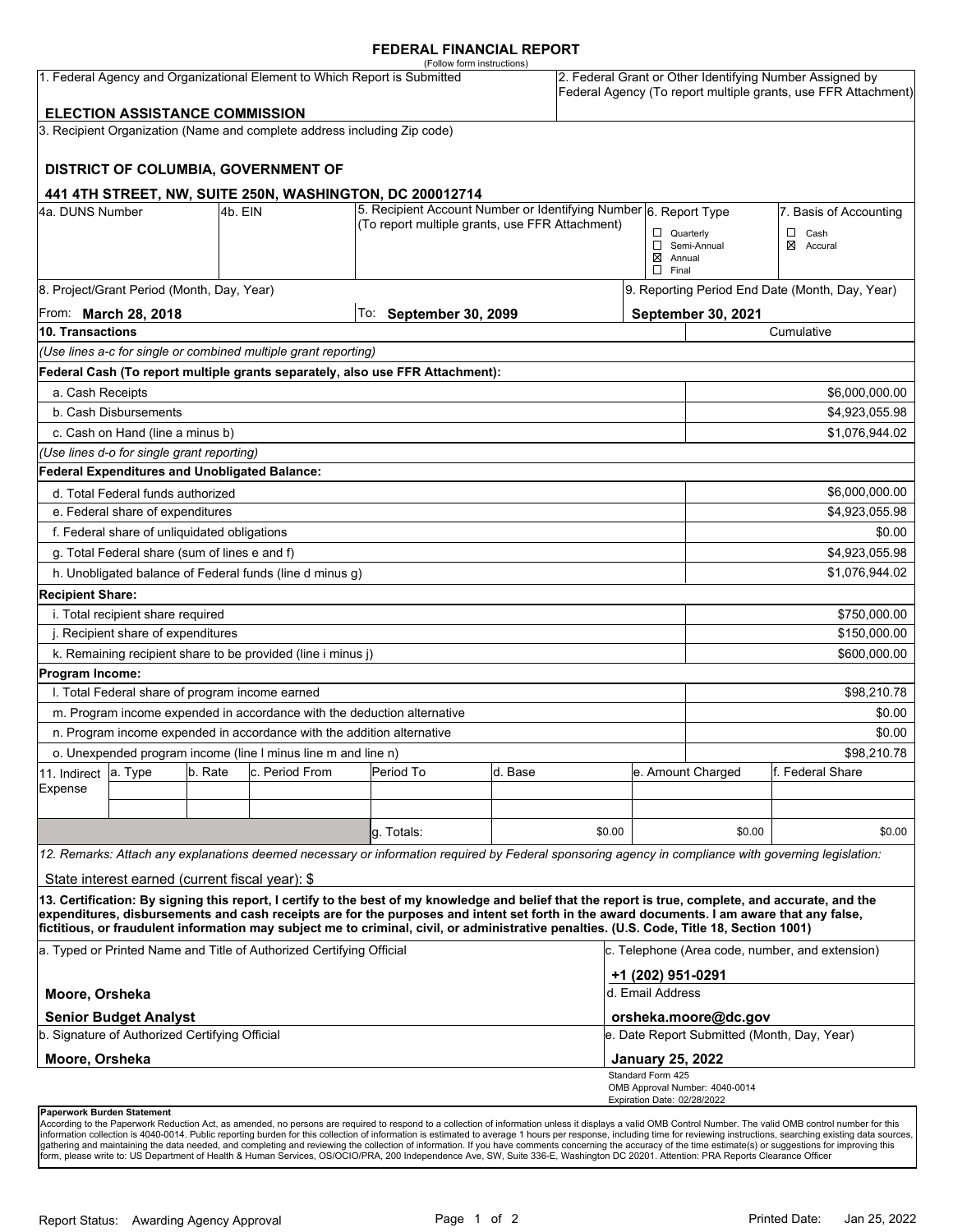|                                   |  | <b>FEDERAL FINANCIAL REPORT</b><br>(Additional Page)                                                                                                                                                                                                                       |
|-----------------------------------|--|----------------------------------------------------------------------------------------------------------------------------------------------------------------------------------------------------------------------------------------------------------------------------|
| Federal Agency & Organization     |  | : ELECTION ASSISTANCE COMMISSION                                                                                                                                                                                                                                           |
| Federal Grant ID                  |  |                                                                                                                                                                                                                                                                            |
| <b>Recipient Organization</b>     |  | : DISTRICT OF COLUMBIA, GOVERNMENT OF                                                                                                                                                                                                                                      |
|                                   |  | 441 4TH STREET, NW, SUITE 250N, WASHINGTON, DC 200012714                                                                                                                                                                                                                   |
| <b>DUNS Number</b>                |  | September 30, 2021                                                                                                                                                                                                                                                         |
| <b>DUNS Status when Certified</b> |  |                                                                                                                                                                                                                                                                            |
| <b>EIN</b>                        |  |                                                                                                                                                                                                                                                                            |
| <b>Reporting Period End Date</b>  |  |                                                                                                                                                                                                                                                                            |
| <b>Status</b>                     |  | : Awarding Agency Approval                                                                                                                                                                                                                                                 |
| Remarks                           |  | State interest earned (current fiscal year): \$<br>State interest expended (current fiscal year): \$<br>Program income earned (current fiscal year): \$<br>Program income earned breakdown (current fiscal year): \$<br>Program income expended (current fiscal year): \$0 |

**Federal Agency Review** 

Reviewer Name Phone # Email Review Date Review Comments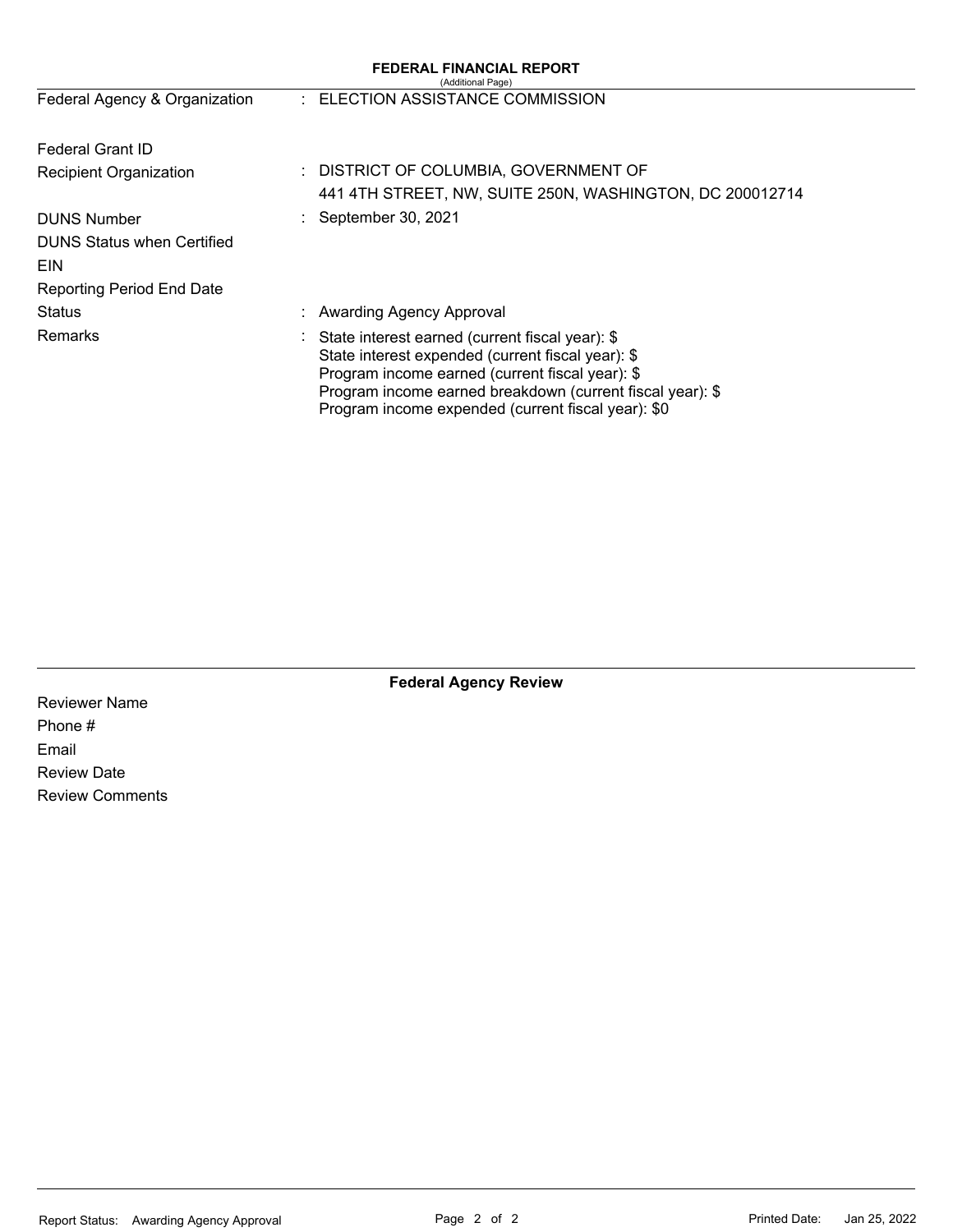# 2021-2022 EAC Progress Report

### 3. EAC Progress Report

#### **1. State or Territory:**

District of Columbia

### **2. Grant Number:**

### **3. Report:**

Annual (Oct 1 - Sept 30)

### **4. Grant:**

Election Security

#### **5. Reporting Period Start Date**

10/01/2020

### **6. Reporting Period End Date**

09/30/2021

### 4. Progress and Narrative

7. Describe in detail what happened during this reporting period and explain how you implemented the approved grant activities in accordance with your State Plan/Program Narrative. (*Note: Your activities should align with your Grant Cost Categories Table.)*

 The District of Columbia Board of Elections (BOE) conducted its Presidential General Election on Tuesday, November 3, 2020. Between the Primary election held on Tuesday, June 2, 2020 and the Presidential General election, BOE made purchases for which the Election Security grant funds were used. DCBOE put in place an action plan that addressed the many challenges associated with conducting an effective election for the voters of the District of Columbia. The plan provided for ballots to be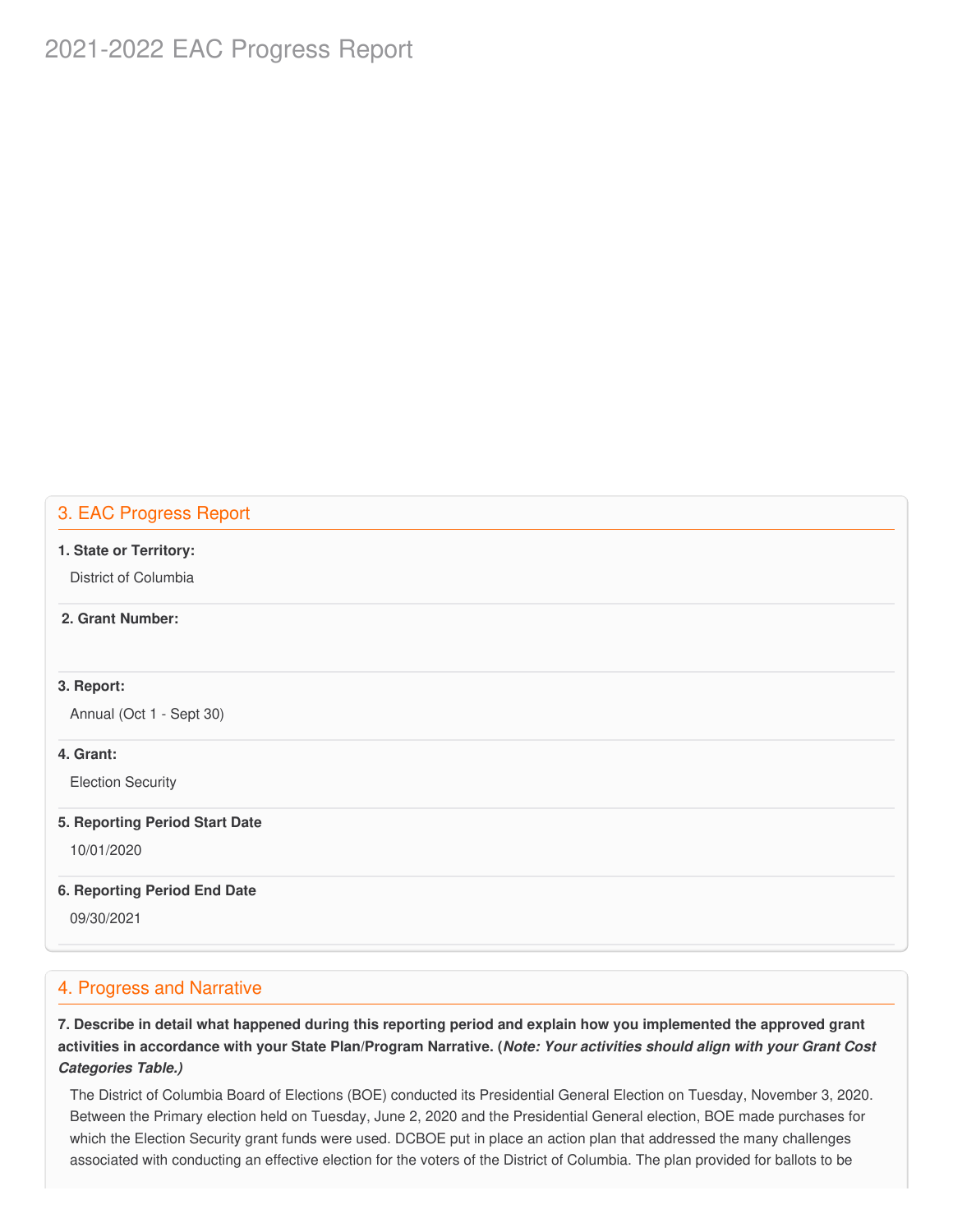mailed to every eligible registered voter, a ballot drop box voting system, a reduction in the number of individual polling places, an expansion of vote center locations to larger facilities to allow for social distancing for in-person voting options and an altered training program to train election workers and staff on how to conduct an election during the pandemic. To assist with notifying voters of the pandemic voting options, DCBOE implemented a full scale messaging campaign that included social media, radio, PSA's, television, email and other means of communications to provide continuous information to District residents regarding the change in the voting process and the methods for voting during the General Election. For this reporting period, DCBOE relied heavily upon grant funding for the recruitment, training, and hiring of additional poll workers and temporary election workers. DCBOE expected an increase in personnel costs due to the Vote Center expansion program and the need to process returned ballots during the COVID-19 pandemic.

### 8. Describe any significant changes to your program during the project, including changes to your original State  **Plan/Program Narrative or favorable developments that improved program efficiency and/or service delivery.**

 The DCBOE significantly altered its voting program to expand in-person voting from individual polling place locations to vote center locations that allowed for social distancing during in-person voting.

 DCBOE also expanded its absentee voting program to a full blown vote by mail program, wherein, the agency mailed a ballot to every registered voter in the District

#### **9. Issues Encountered:**

Describe all major issues that arose during the implementation of the project and the reasons why established goals were not met, if applicable. Address each issue separately and describe whether and how the issues were resolved. Also,  **briefly discuss the implications of any unresolved issues or concerns.**

 DCBOE acknowledge there were challenges in conducting the 2020 November Presidential General Election. The Covid-19 pandemic presented the following challenges: limitation of time - new voting processes often take years to plan and even longer to effectively test and implement.; staffing and training election workers; communication challenges; logistical challenges associated to voting locations due to social distancing; and USPS mail delivery issues.

 For the November Presidential General election cycle, DCBOE implemented the additional activities listed below to address issues that arose at the vote centers during the 2020 June Primary and to mitigate absentee voting issues that strained the DCBOE's IT system from the voluminous email communications and ballot request applications submitted from voters requesting a mail-in ballot:

- Mailed a ballot to every registered voter in the District of Columbia using a private mail house.
- Messaged heavily for voters to update their registration information so that they could receive a ballot in the mail.
- Created a Vote-By-Mail program, hiring temporary workers to assist staff.

 • Opened 32 Vote Centers 7 days before Election Day for early voting and 95 Vote Centers on Election Day. There were 32 Early Voting Sites that opened from October 27th for Election Week through November 2nd. On the last day to vote, November 3rd, the Board opened 95 Vote Centers, fifteen more than District legislation required. Voters were able to vote at any vote center for the entire voting period.

- Identified private facility Vote Center locations in addition to the traditional school or recreational center locations.
- Prioritized areas where more Vote Centers would be needed, especially adding more in Wards 7 and 8.

 • Worked closely with community groups focused on seniors and to find innovative ways to allow seniors to cast their ballot in a quarantined situation.

- Identified and implemented a temporary solution for the Board's mobile app.
- Recruited more poll workers for Vote Centers during early voting period and on Election Day.
- Heavily messaged to voters about changes in the voting processes, voting locations and early voting.
- Upgraded in-house technology to accommodate and process the large number of returned ballots.
- Opened Vote Centers including "super centers" instead of traditional voting precincts.

 • Purchased drop boxes and placed them in locations that were under 24-hour surveillance cameras and in heavily trafficked, well lit areas.

 Based on feedback from the public gathered mostly via social media and community meetings, Vote Centers (and Super Vote Centers) and drop boxes were a huge success with voters appreciating in particular the ease of being able to vote at any location as opposed to the voter's specific precinct.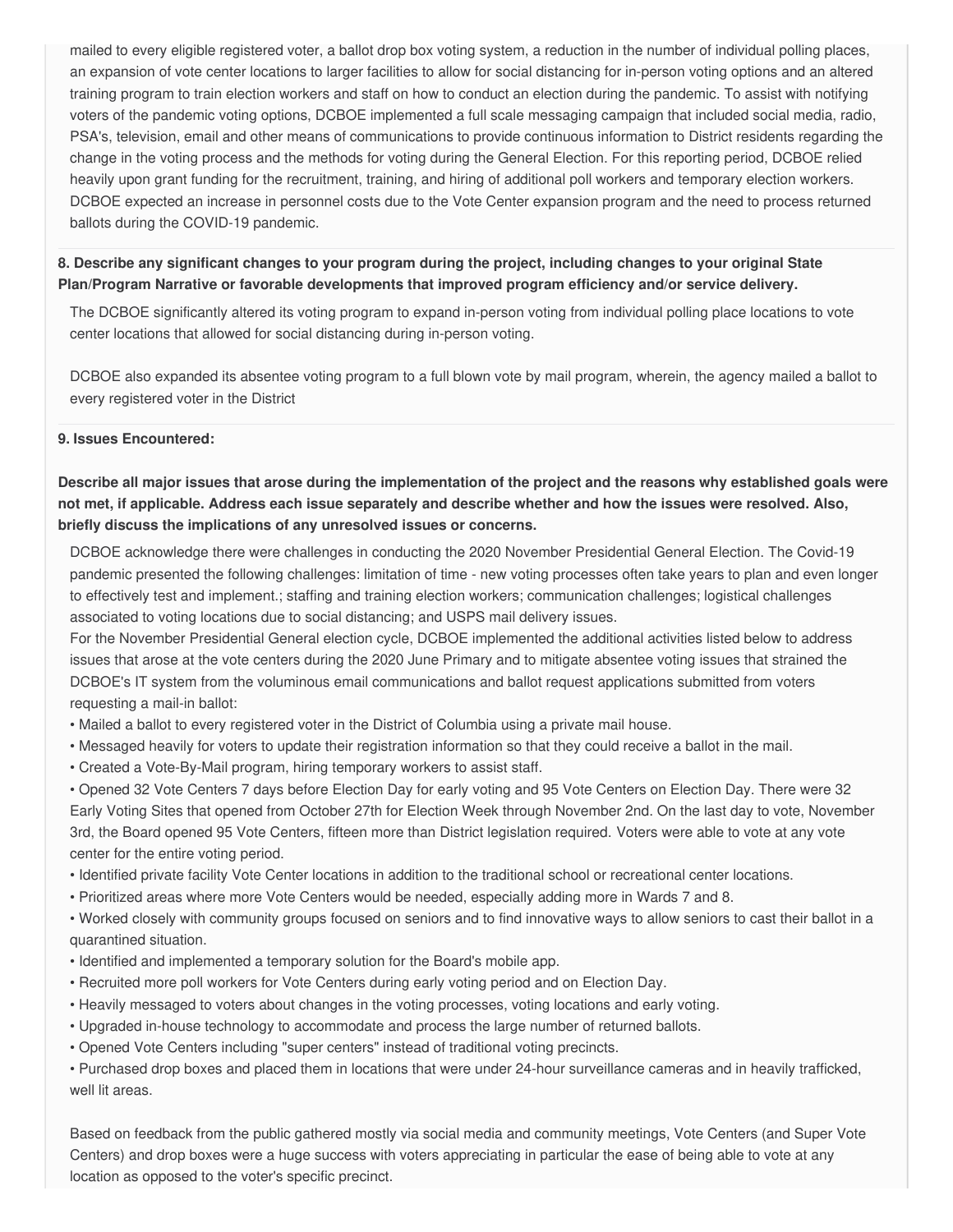Further, there has been near universal agreement by the public to continue with the automatic mailing of ballots to every registered voter and to use the mail drop boxes in future elections.

 We believe that improvements such as the use of the mail house to send every registered voter a ballot, the unique ballot tracker system associated with the mail house, the utilization of USPS Intelligent Mail Barcodes (IMB), a better, more focused communications plan, drop boxes and other upgrades to our process led to a more positive voting experience for the District of Columbia voters.

#### **10. Provide a description of any training conducted, including security training.**

 DCBOE altered its election worker training schedule to accommodate social distancing protocols. The class sizes for training were reduced to a quarter of the normal size and additional days were added to allow for continued social distancing.

 The BOE trained additional temporary staff on the hand processing of absentee ballots, which assisted in packaging over 90,000 ballot packets to be mailed to voters. This training also extended to the opening and sorting process for voted ballots returned for counting.

#### **11. Subgrants:**

### **Did your office provide subawards to local jurisdictions during this reporting period?**

No

### **12. Match:**

### **Describe how you are meeting or have met the matching requirement.**

 DCBOE met part of the \$750,000 match when we purchased (25) portable Ballot on Demand Printer systems in September 2019 for use in batch printing of vote-by-mail absentee ballots and for printing individual paper ballots at Early Voting sites. The EAC allowed DCBOE to use \$150,000 of the purchase towards the match. DCBOE is looking to identify an additional \$600,000 in purchases to meet the additional match requirement. DCBOE plans to track eligible activities from our local operating budget to meet the state match obligation.

13. Report on the number and type of articles of voting equipment obtained with the funds. Include the amount expended  **on the expenditure table.**

During this rating period, no voting equipment was purchased with the HAVA 18/20 security funds.

### 5. Expenditures

### **14. Current Period Amount Expended and Unliquidated Obligations**

### **GRANT COST CATEGORIES - FEDERAL**

 Staffing: : \$357710 Training: : \$101005 Other (Specify below) : \$398460 Other (Specify below) : \$232597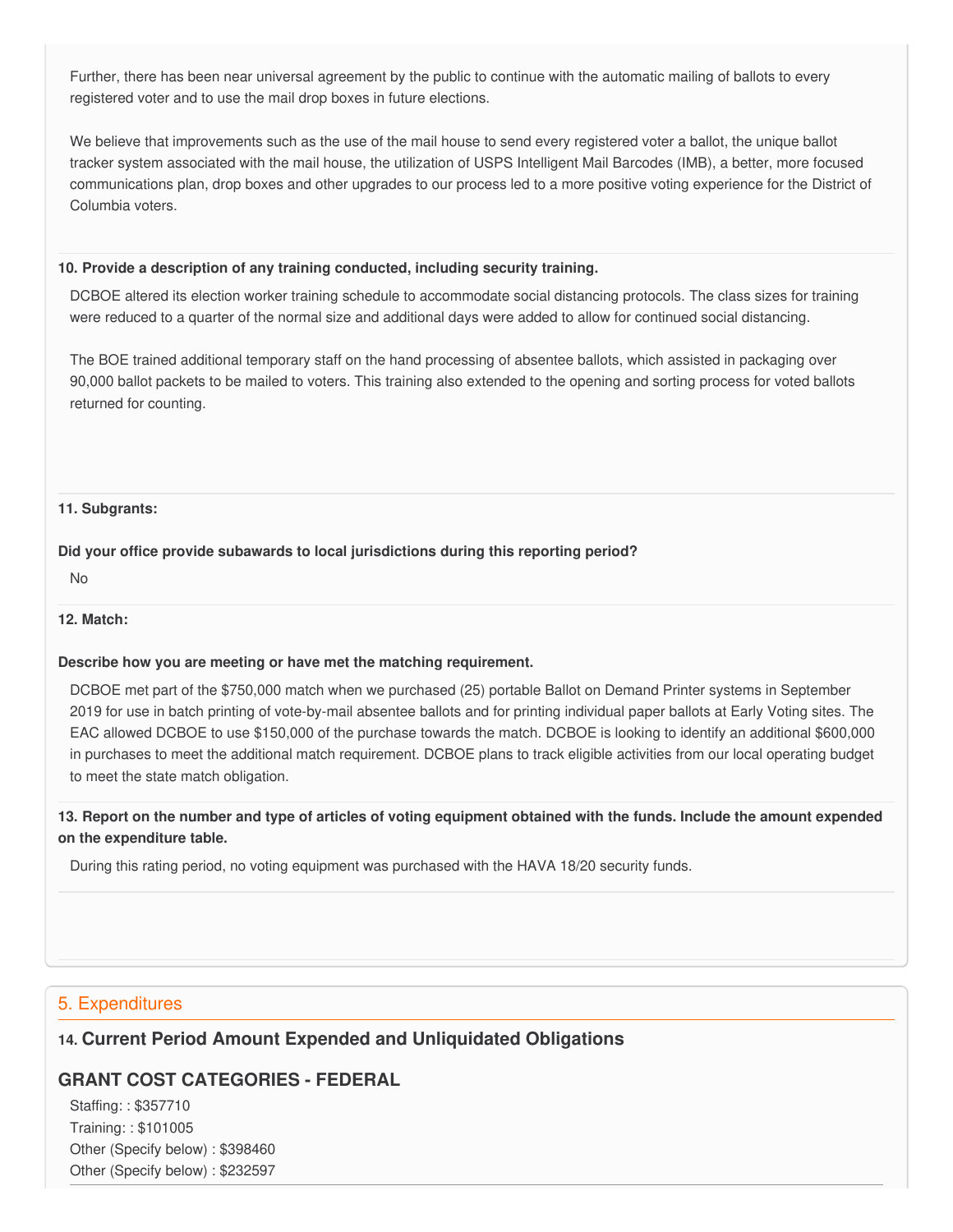### **15. GRANT COST CATEGORIES - MATCH**

 Voting Equipment and Processes: : \$0 Post-Election Auditing: : \$0 Voter Registration Systems: : \$0 Cyber Security: : \$0 Voter Education/Communications: : \$0 Accessibility: : \$0 Staffing: : \$0 Training: : \$0 Subgrants: : \$0 Indirect Costs (If applicable, FFR Line 11): : \$0 Unliquidated Obligations (If applicable, FFR Line 10f): : \$0 Other (Specify below) : \$0 Other (Specify below) : \$0 Other (Specify below) : \$0 Total : \$0

**Comments:** No match expenditures to report during October 1, 2020 - September 30, 2020.

### 7. Expenditures

### **16. Confirm Total Grant Expenditure Amounts**

 Federal : \$[1,089,772.00](https://1,089,772.00) Match : \$0.00 Total : \$1089772

 **OMB CONTROL NUMBER: 3265-0020**

### 8. Certification

 **Name and Contact of the authorized certifying official of the recipient.**

#### **First Name**

**Orsheka** 

#### **Last Name**

Moore

#### **Title**

Senior Budget Analyst

**Phone Number** 

**Email Address**